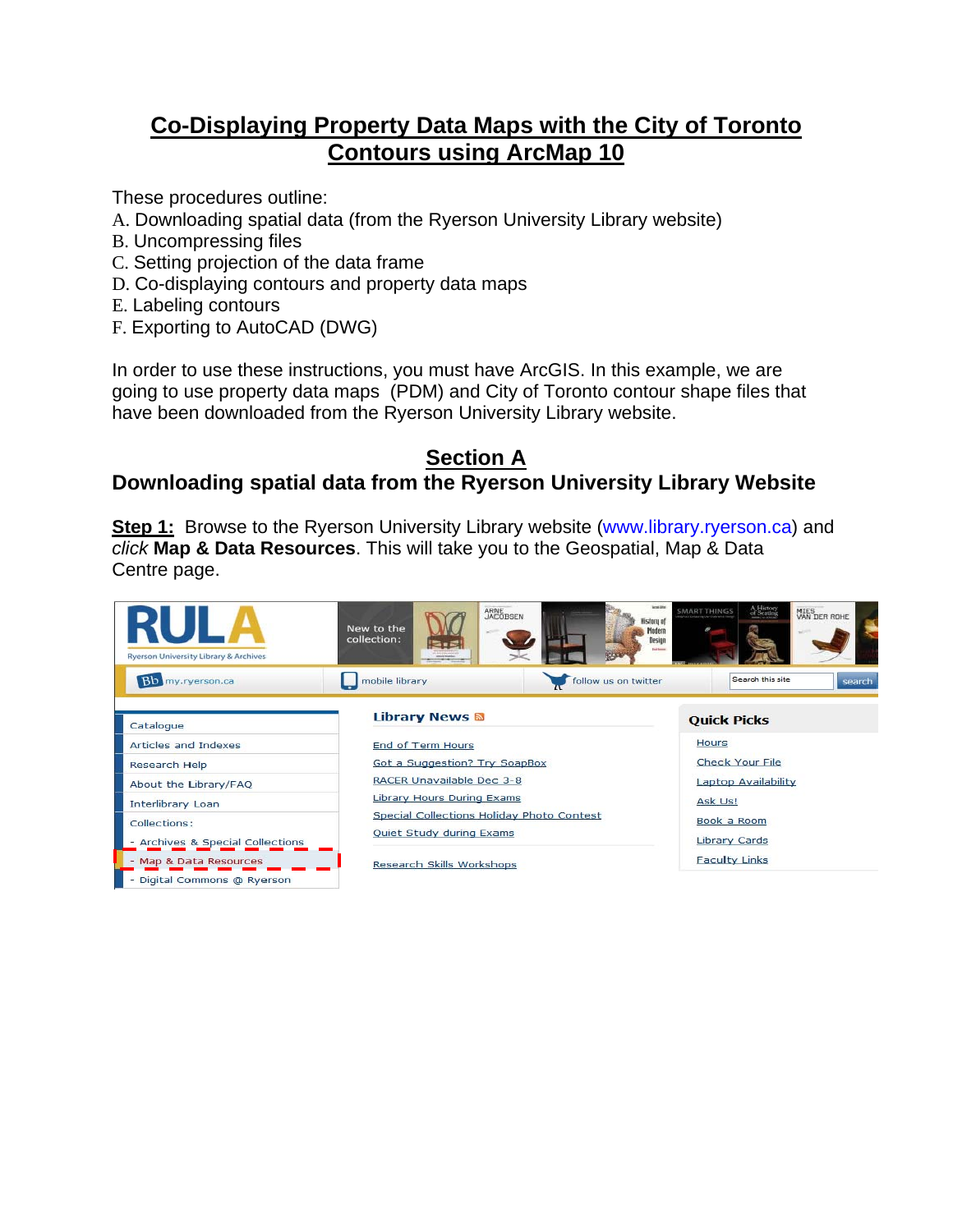**Step 2:** *Click* on **City of Toronto Resources**. This will take you to the Toronto Resource page where you can read about and link to various data files.



**Step 3:** In the Toronto resource section, *click* on the **GIS and AutoCAD** link.

| MADAR - Home                     |                                                                                                                                                                                                                                     |
|----------------------------------|-------------------------------------------------------------------------------------------------------------------------------------------------------------------------------------------------------------------------------------|
| <b>Geospatial Resources</b>      | <b>E</b> Printable Version   ⊠ E-mail This Page   HIIIIIIIIIIIII Change Text Size                                                                                                                                                   |
| -Toronto Resources               | City of Toronto Geospatial Resources Available to Ryerson Students                                                                                                                                                                  |
| --GIS/AutoCAD                    |                                                                                                                                                                                                                                     |
| --Aerial Photography             | The Geospatial Map and Data Centre in the Ryerson University Library provides members of the Ryerson                                                                                                                                |
| --Digital Maps                   | community with the case to various Geospatial Resources that focus on the City of Toronto. These resources<br>include GIS and AutoCAD files, Aerial Photography, and Digital Maps. A selection of Paper Map Resources is also       |
| -About GIS                       | available f <del>or the City of</del> Toronto. This section of the Maps and Data at Ryerson (MADAR) website highlights the<br>most heavily used resources by members of the Ryerson community. Additional resources may be found by |
| -Working with Geospatial<br>Data | searching the MADAR database.                                                                                                                                                                                                       |
|                                  | Additional reference materials including Print Maps, Atlases, Books and Periodicals are available through the                                                                                                                       |
| -Internet Resources              | Ryerson University Library Cataloque.                                                                                                                                                                                               |
| -Data Licensing                  |                                                                                                                                                                                                                                     |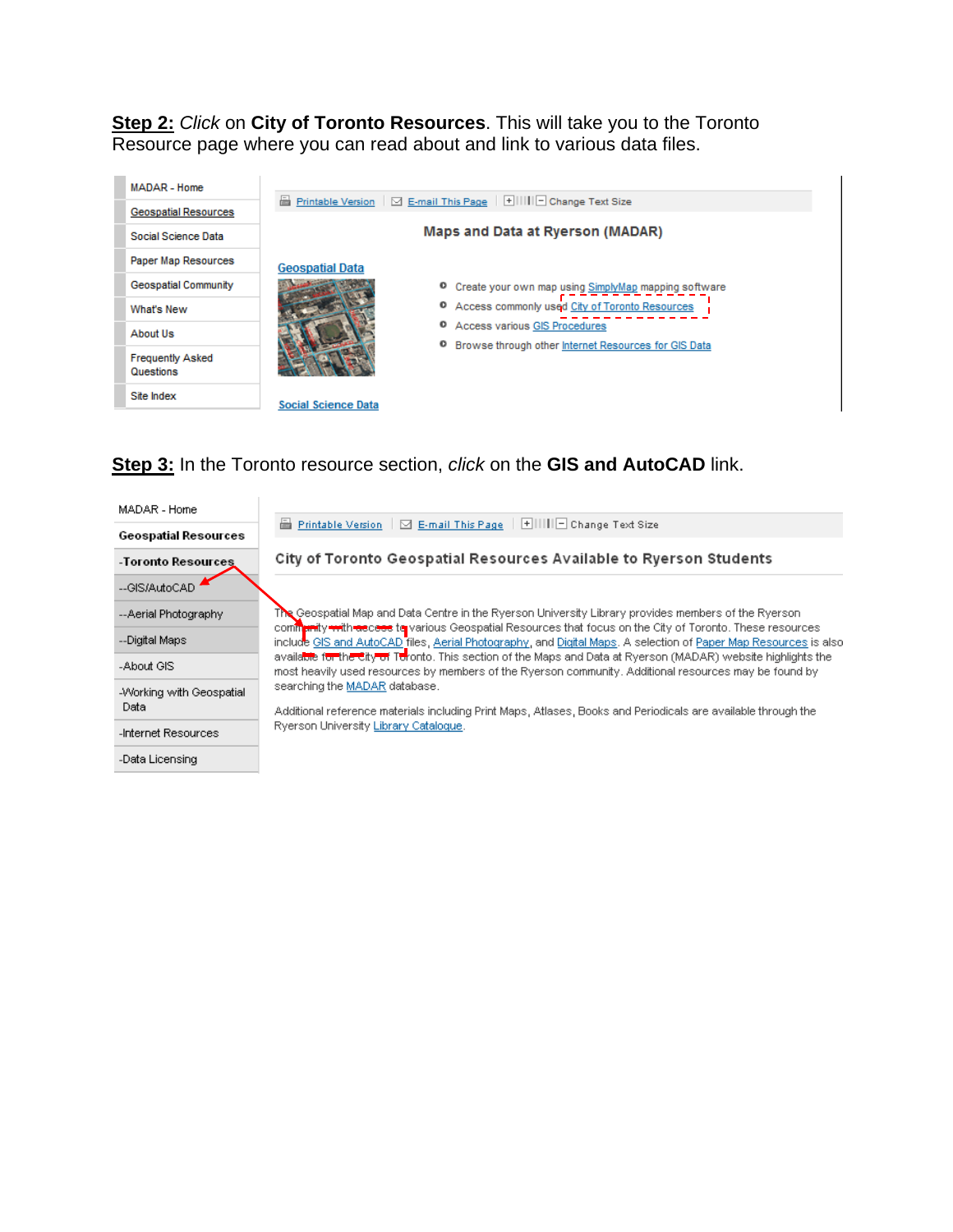The first listing you should see is the Property Data Maps. This should appear as a link which you can *click* on. After clicking on the link you should be seeing information about the City of Toronto Property Data Map. To download the map *click* on *Link to index map.*

| E IIIIII Ohange Text Size     |                                                                                                                                                                                                                                                                                                                                                                                       |
|-------------------------------|---------------------------------------------------------------------------------------------------------------------------------------------------------------------------------------------------------------------------------------------------------------------------------------------------------------------------------------------------------------------------------------|
|                               | City of Toronto Property Data Map 2010<br>(DWG Version)                                                                                                                                                                                                                                                                                                                               |
| <b>Publication Date: 2010</b> |                                                                                                                                                                                                                                                                                                                                                                                       |
| Edition $2010$                |                                                                                                                                                                                                                                                                                                                                                                                       |
| Geography: City of Toronto    |                                                                                                                                                                                                                                                                                                                                                                                       |
| Description:                  | A combination of topography and assessed parcel boundaries for the City<br>of Toronto including: Etobicoke, North York, Scarborough, and Toronto<br>(Downtown). City map layers include: Street and Property Boundary Lines,<br>Building Lines, Garages, Railway Tracks, City Paths and Utilities<br>infrastructure (hydro-poles, hydrants, traffic lights, and general light poles). |
|                               | Accessing the Data Access data via index map link below.                                                                                                                                                                                                                                                                                                                              |
| Index Map:                    | <b>ATTENTION:</b> This index map was created using SVG (Scaled Vector<br>Graphics) technology. For optimal viewing, use Microsoft Internet Explorer.<br>If the interactive map does not display properly, click HERE to download and<br>install the SMG Mewer.<br>Link to Index Map                                                                                                   |

Note: This will open the data in the windows browser. If you are having problems with the browser it is recommended you use Firefox or allow the active X control to be installed via the dialogue box that will open at the top of the browser.

**Step 4:** Select the location that you wish to extract by using the "**i**" tool located on the right hand side of the menu bar. For this example we will be choosing the Ryerson campus area which is 51H-11. If you are having trouble finding areas, you can use the zoom tool to read street names and determine the location that way.

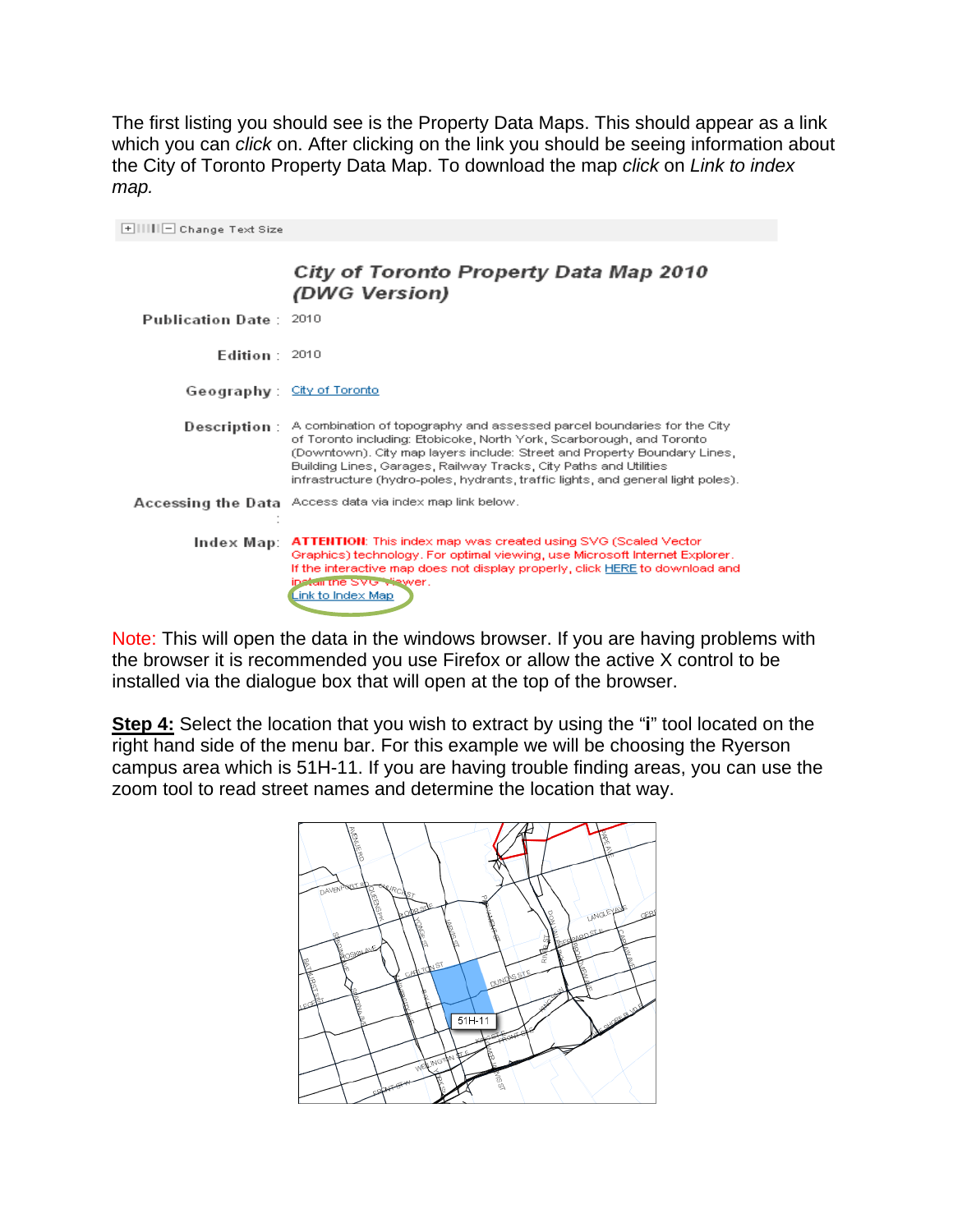**Step 5:** *Clicking* on the area will bring up the license agreement and terms of use. After reading this page, scroll to the bottom and click "I agree". Then click on the file name to download the data. In this case it is the file "51H-11".

**Step 6:** Now that we have the property data map, we will need to add contours.

Contours are lines that connect a series of points of equal elevation and are used to illustrate topography, or relief, on a map. They show the height of ground above Mean Sea Level in either feet or metres (in this case it will be 1 meter intervals) and can be drawn at any desired interval.

Going back to the GIS and AutoCAD section under Toronto resources, the contours file is directly under the property data map file.



*Clicking* on the "Contours" link will take you to the information page about the file. As previously done, find the "Link to index map" and *click* on it. You will be required to identify which area of Toronto you would like to download. If you are unsure of which area you need, you can always click on the any of the boxes, which will then zoom into the map where streets have been labeled. For this exercise, click on "**NB"** and then locate where the Ryerson campus is (Yonge and Dundas) and the click on that section which is also labeled "NB".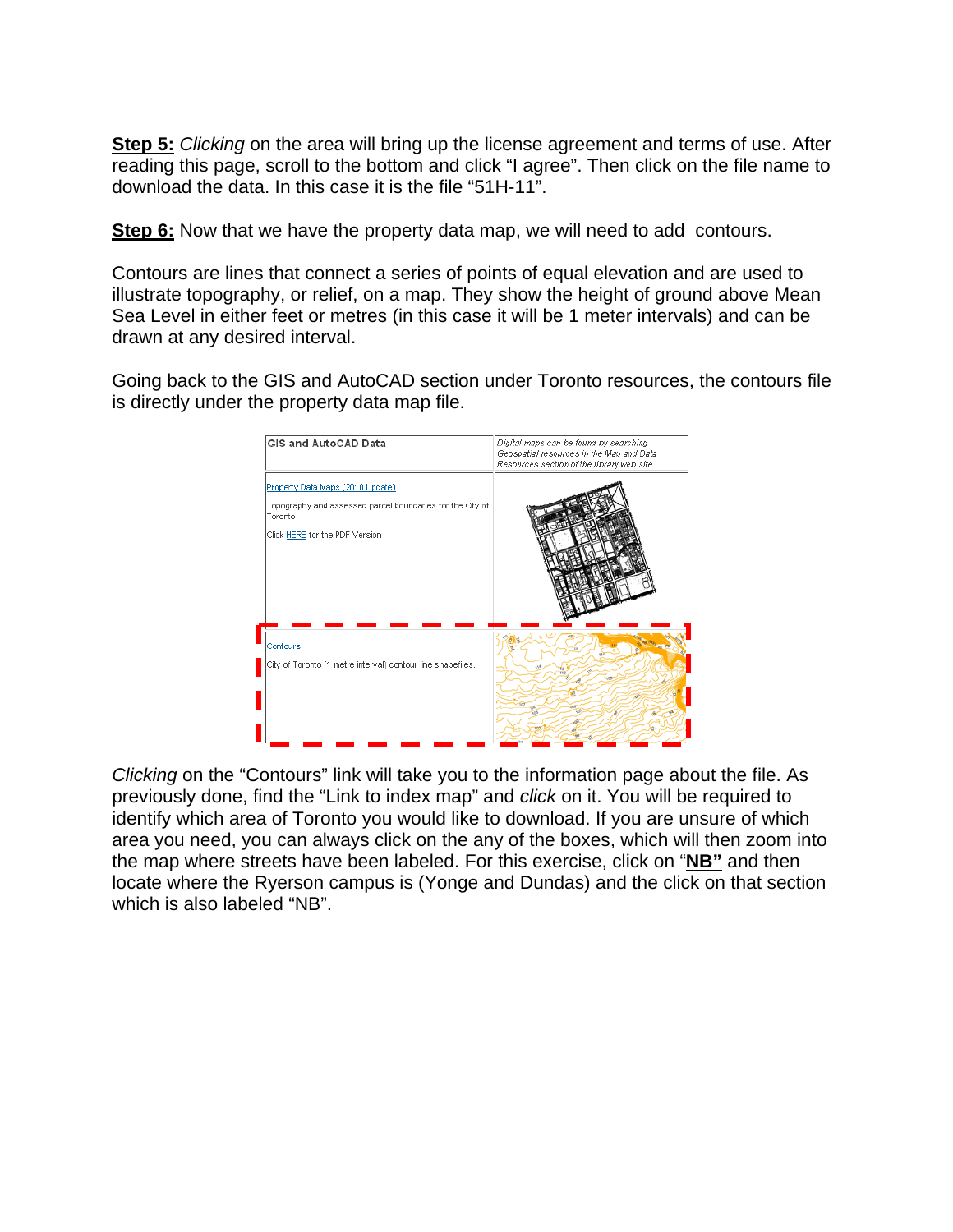

Once again, read the terms of use and then click on "I agree" to download the data.

### **Section B Uncompressing the Downloaded Files**

As you may have noticed while downloading the files, the extension for all the files was .**zip**. This is a Zip file or compressed file. Files are stored in this format on the server to save space. The following section outlines the procedure for uncompressing these files.

1. Browse to the location of the contour shape file.

2. *Double click* the file to open it in WinZip. Be sure to select all the files and then extract them all to one folder. Repeat steps 1 and 2 for the Property Data map. **Note:** If you are using Windows XP this operation can be achieved by *right clicking* the zip folder followed by, *clicking on* **Extract All** and then follow the instructions in the **Extraction Wizard** for each file downloaded.

| Actions<br>View<br>File    | Options<br>Jobs | Help               |                         |              |             | Be sure to select all the files in<br>WinZip before you extract |       |            |  |  |
|----------------------------|-----------------|--------------------|-------------------------|--------------|-------------|-----------------------------------------------------------------|-------|------------|--|--|
| New<br>Open                | Favorites       | Add<br>Extract     | Mail                    | Encrypt      | <b>View</b> | CheckOut                                                        | Wizar | View Style |  |  |
| Varne                      | vne             | Modified           | EXtract                 | the dichive. |             | D <sub>2</sub>                                                  |       |            |  |  |
| NBcont.shx                 | SHX File        | 22/04/2005 4:14 PM | 19,964                  | 34%          | 13,148      |                                                                 |       |            |  |  |
| NBcont.dbf                 | DBF File        | 22/04/2005 4:14 PM | 62,173                  | 83%          | 10,707      |                                                                 |       |            |  |  |
| NBcont.shp                 | SHP File        | 22/04/2005 4:14 PM | 20,183,                 | 29%          | 14,258      |                                                                 |       |            |  |  |
| NBcont.pri                 | Text Docu       | 22/04/2005 1:53 PM | 424                     | 37%          | 268         |                                                                 |       |            |  |  |
| NBcont.sbn<br>127          | <b>SBN</b> File | 22/04/2005 4:14 PM | 26,596                  | 40%          | 16,045      |                                                                 |       |            |  |  |
| NBcont.sbx                 | Adobe Illus     | 22/04/2005 4:14 PM | 2,644                   | 56%          | 1,156       |                                                                 |       |            |  |  |
| NBcont shp xml             | XML Docu        | 25/04/2005 12:08   | 8,991                   | 65%          | 3,138       |                                                                 |       |            |  |  |
|                            |                 |                    |                         |              |             |                                                                 |       |            |  |  |
| Selected 7 files, 19,828KB |                 |                    | Total 7 files, 19,828KB |              |             |                                                                 |       | V.         |  |  |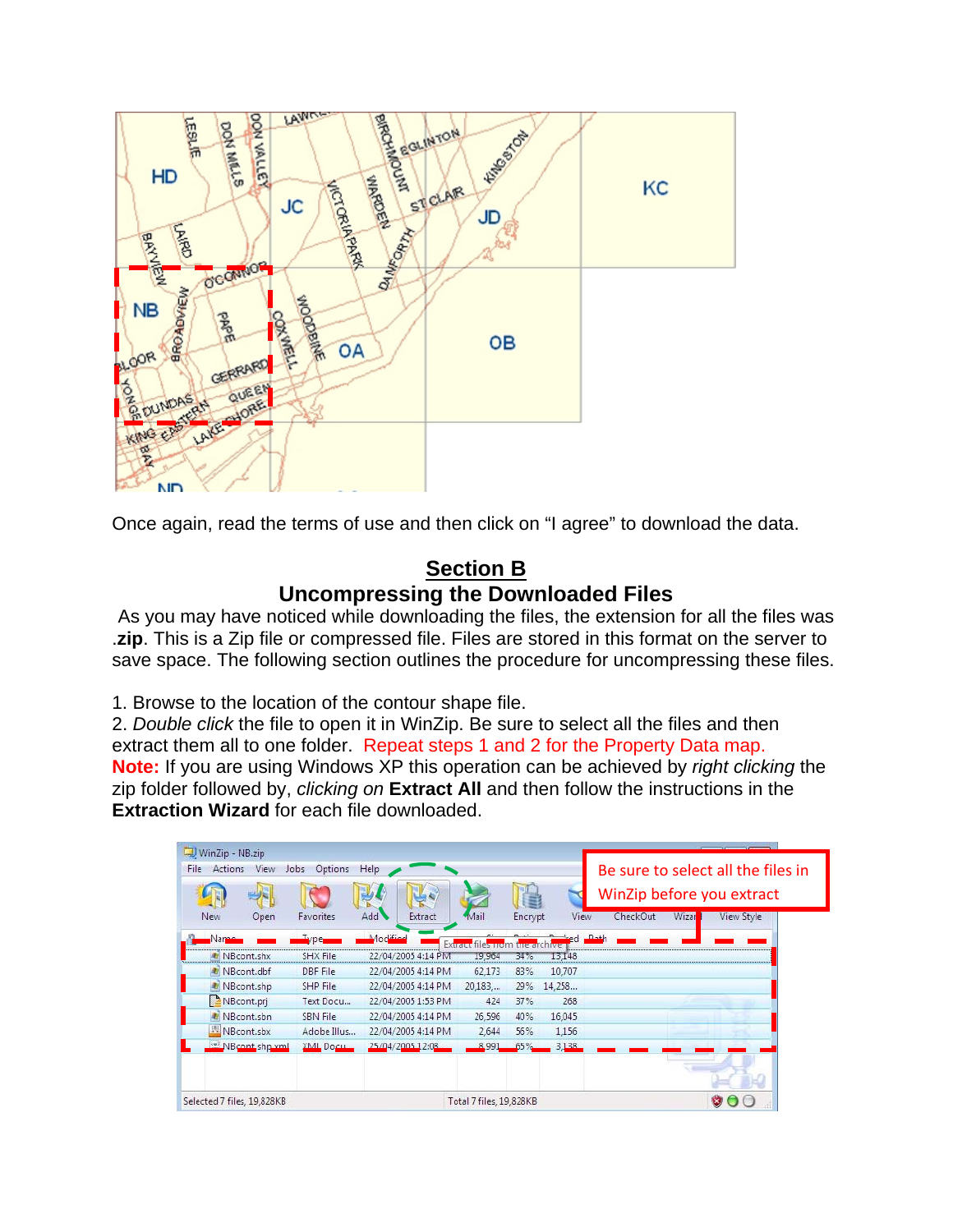### **Section C Setting the Projection of the Data Frame**

A map projection is any method used in cartography (mapmaking) to portray the surface of the earth or a portion of the earth on a flat surface. Essentially, flat maps could not exist without map projections. Distortions of conformality, distance, direction, scale, or area always result from this process.

The City of Toronto is generally viewed using the UTM NAD (Universal Transverse Mercator North American Datum) 1983 zone 17 N projection. The following steps will outline how to correctly project the data.

**Step 1:** Open ArcMap by clicking on the Windows  $\rightarrow$  All Programs  $\rightarrow$  Applications  $\rightarrow$ ArcGis  $\rightarrow$  ArcMap.

**Step 2:** Once ArcMap is open *click* on the view tab and then *click* on data frame properties.

**<u>Step 3: Click the Projected Coordinate Systems**  $\rightarrow$  **Click UTM**  $\rightarrow$  **Click NAD 1983**</u>  $\rightarrow$  Click **NAD 1983 UTM Zone 17N.** 

| View                         | <b>Bookmarks</b><br>Insert       |                | Select Data Frame Properties                                                                                                                               |
|------------------------------|----------------------------------|----------------|------------------------------------------------------------------------------------------------------------------------------------------------------------|
| P                            | Data View<br>Layout View         |                | Feature Cache<br>Annotation Groups<br>Extent Indicators<br>Coordinate System<br>Data Frame<br>General                                                      |
|                              | Graphs<br>Reports                |                | Current coordinate system:<br>GCS_North_American_1983<br>Datum: D_North_American_1983                                                                      |
| $\checkmark$<br>$\checkmark$ | Scroll Bars<br><b>Status Bar</b> |                | Geographic Coordinate Systems<br>⊞-<br>۴<br>Projected Coordinate Systems<br>8. m                                                                           |
|                              | <b>Rulers</b><br>Guides<br>Grid  |                | ARC (equal arc-second)<br>国<br>Continental<br>County Systems<br>$\,>$                                                                                      |
|                              | Data Frame Properties<br>Refresh | F5             | Gauss Kruger<br>Select a coordinate system:<br>Mational Grids<br>Favorites<br>크 Polar<br>Predefined                                                        |
| Ш<br>Øή                      | Pause Drawing<br>Pause Labeling  | F <sub>9</sub> | State Plane<br>Geographic Goordinate Systems<br>State Systems<br>Projected Coordinate Systems<br>toyers <sup>-</sup><br>World 2<br><custom><br/>国</custom> |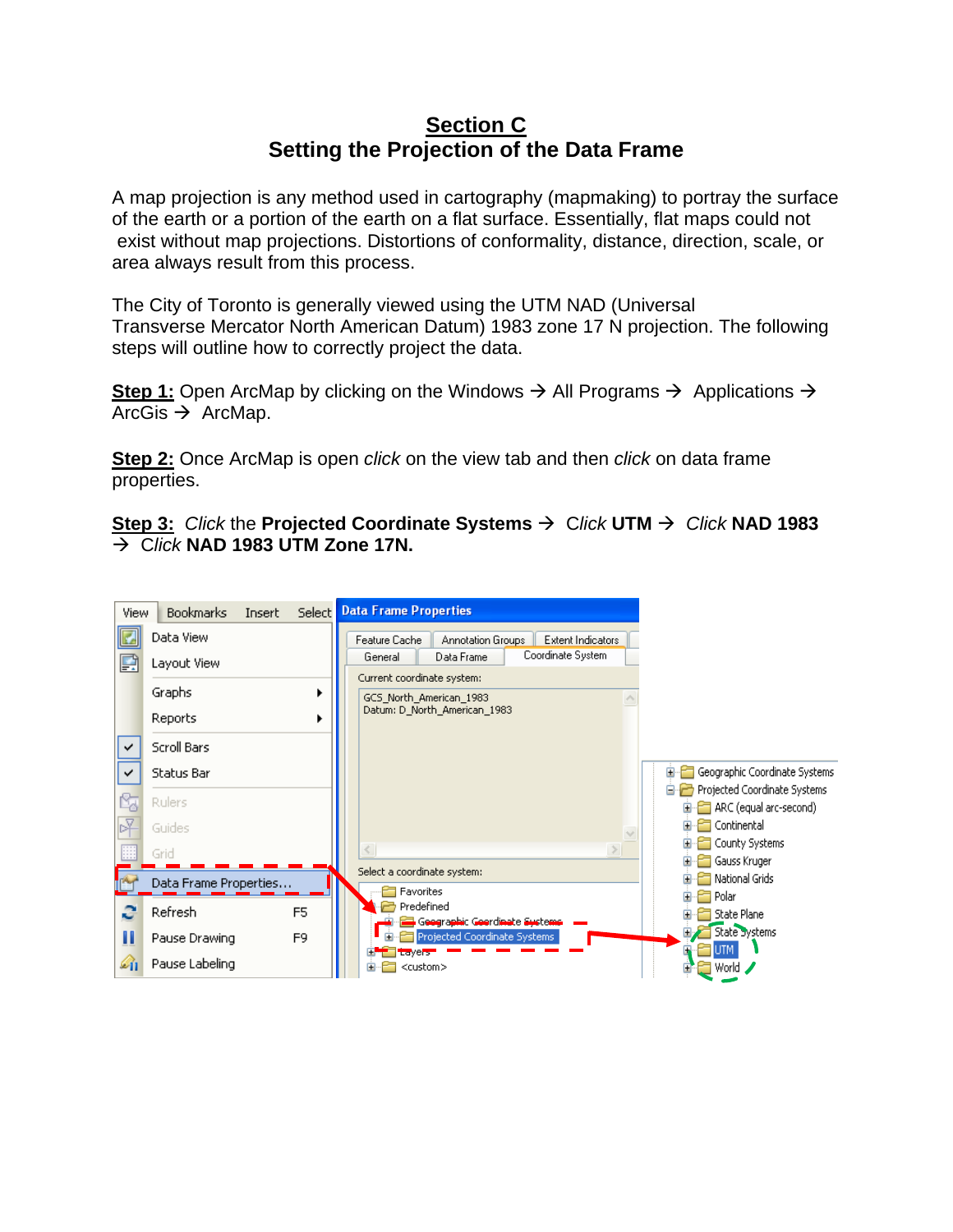

**Note:** To double check that the projection is set by closing and re-opening the data frame properties. The coordinate system should list **NAD\_1983\_UTM\_Zone\_17N.**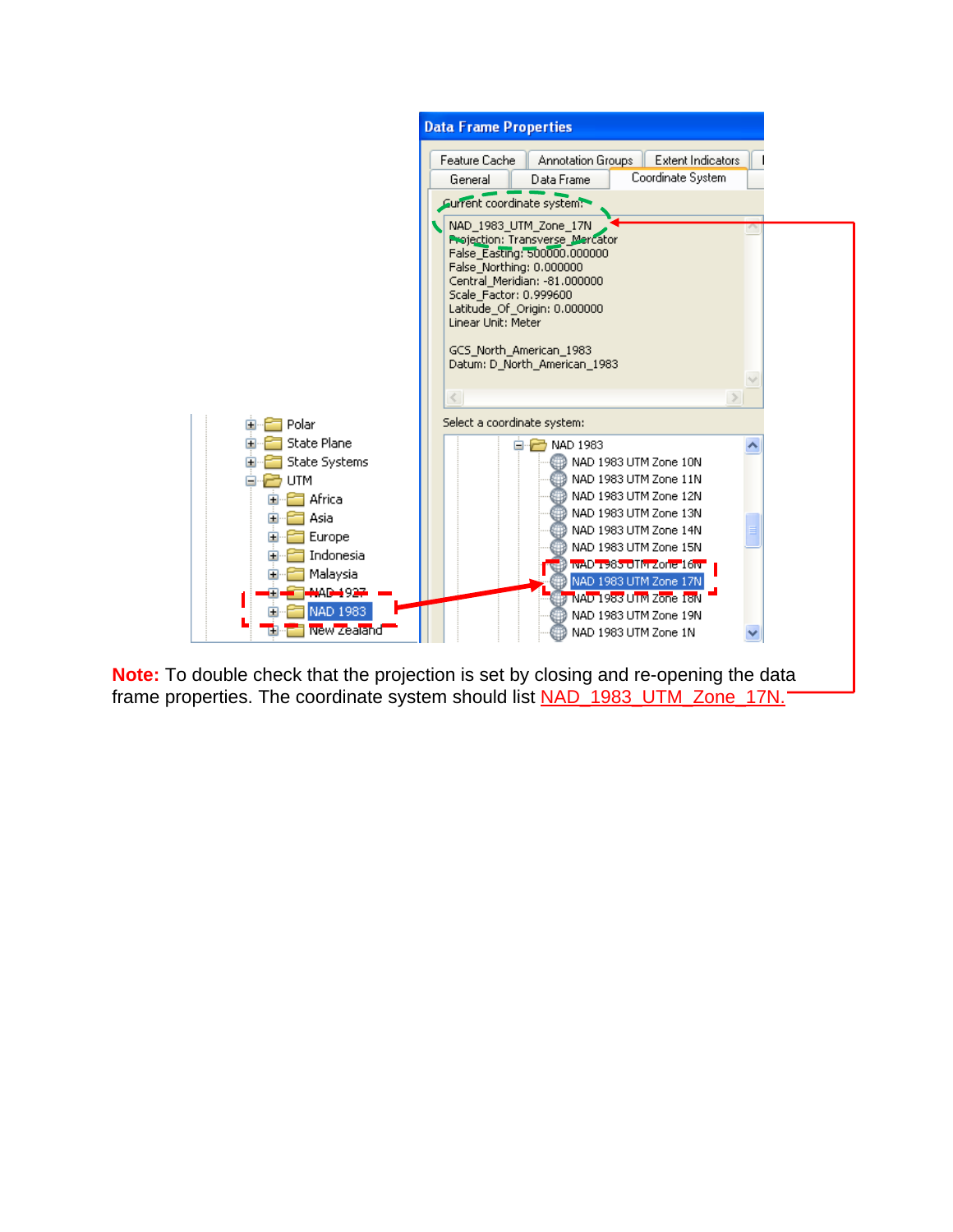### **Section D Co-Displaying Property Data Maps (PDM) with the City of Toronto Contours**

**Step 1:** Use the 'Add Data' button (located at the top – black plus symbol with yellow diamond back ground) to add the PDM. When adding the file you will see the different attributes such as "polyline" and "multipatch" files in the "+" drop down. When adding the data **Do not double click the "**51h-11" file, just click it once to select it and then click add data. Once you have added your property data map, right click the added file and click on *zoom to layer*. This should result in the image below.



**Step 2:** Add the contour shape file following the same process as above.



**Note:** It is important to note that the contours do not cover the entire property data map. As you see they end at Yonge and Dundas. In order to cover the entire property data map you will have to download one more contour file called ND and follow Steps 1 and 2.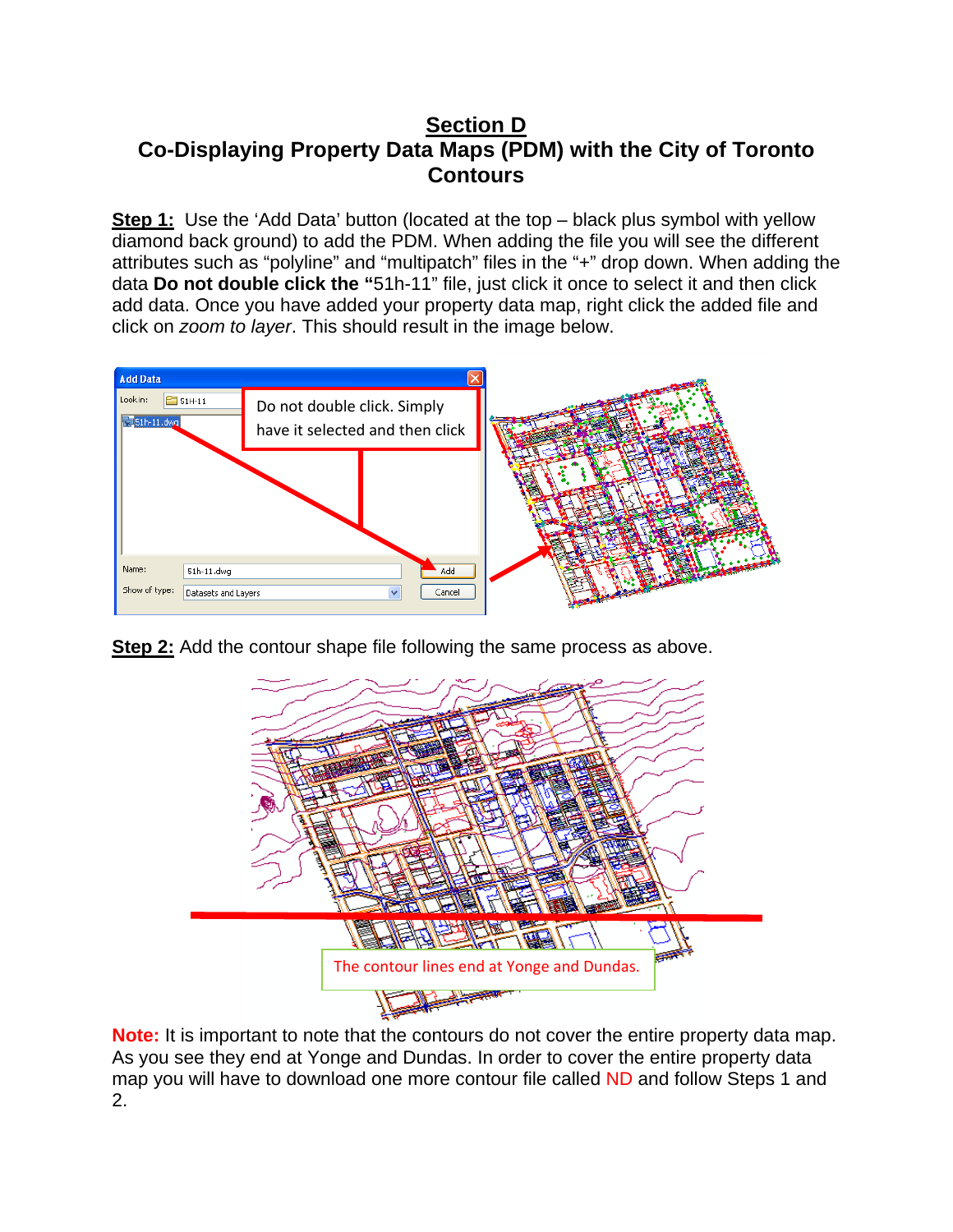## **Section E Labeling Contours**

Labeling contours is a simple procedure.

**Step 1:** To ensure that the contours labels are properly displaying, Right *click* on the contour file and *click* on **Properties.** Inside properties, make sure you are on the **Labels**  Tab and that "Label features in this layer" is checked. In the drop down bar labeled **Label Field**, select "Contour". Then *click* ok.

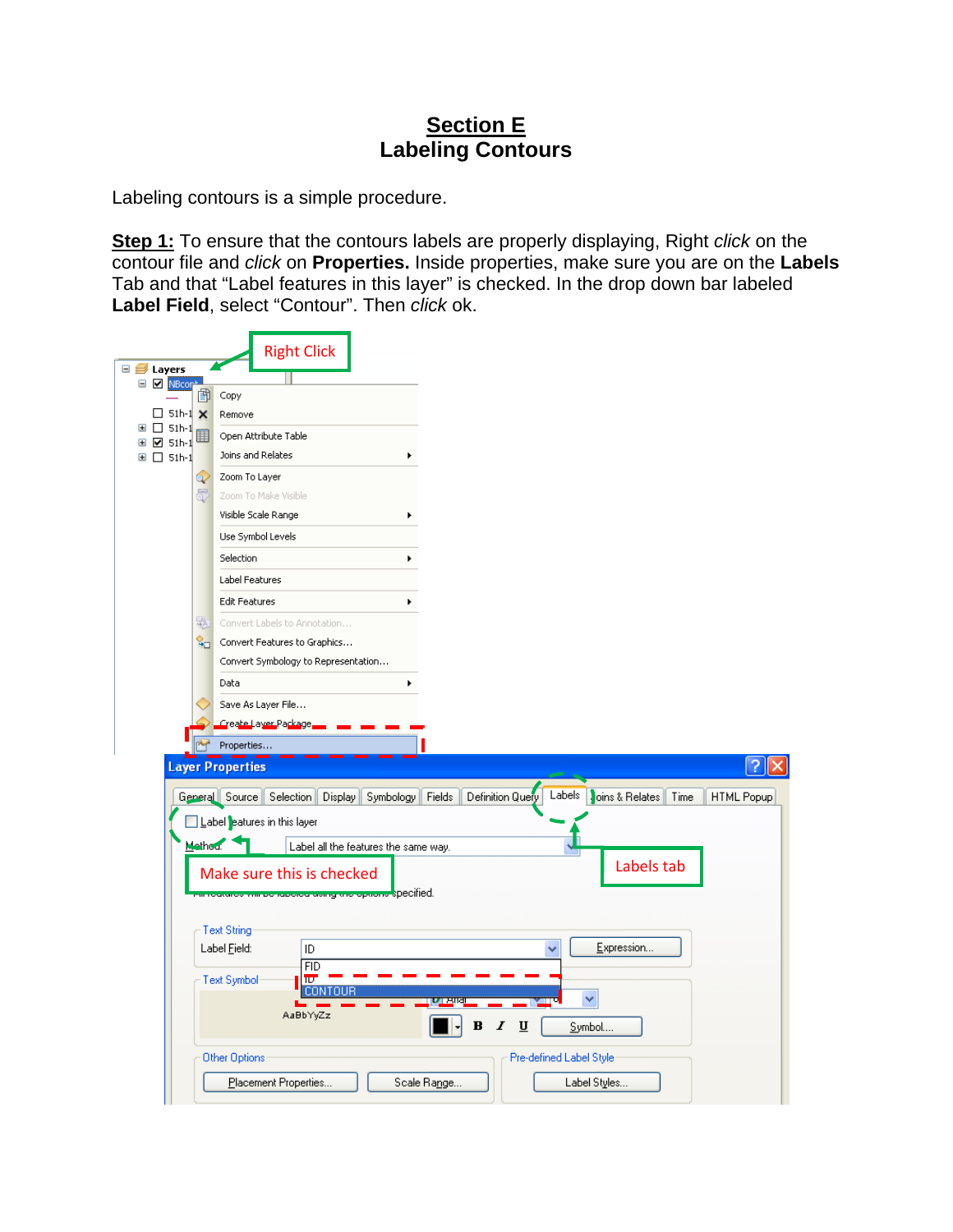**Note:** Once labels have been set they can be turned on and off by *right clicking* on the contour file "NBcont" and then left *clicking* on **Label Features.** 

| Table Of Contents<br>€<br>$\mathbb{E}$<br>⇖<br>Layers<br>$\blacksquare$<br><b>☑</b> NBcont<br>⊟ | $\bar{\varphi}$<br>4 ×                                                 |  |
|-------------------------------------------------------------------------------------------------|------------------------------------------------------------------------|--|
| Ei<br>$51h-1$<br>$\mathbf x$                                                                    | Copy<br>Remove                                                         |  |
| $51h-1$<br>$\blacksquare$<br>■<br>$51h-1$<br>$\mathbf{H}$<br>$51h-1$<br>$\mathbf{H}$            | Open Attribute Table<br>Joins and Relates                              |  |
| Q<br>5                                                                                          | Zoom To Layer<br>Zoom To Make Visible                                  |  |
|                                                                                                 | Visible Scale Range<br>Use Symbol Levels                               |  |
|                                                                                                 | Selection<br>Clicking on the label feature                             |  |
|                                                                                                 | Label Features<br>will query labels on and off<br><b>Edit Features</b> |  |
| 蟲<br>ੂ⊤                                                                                         | Convert Labels to Annotation<br>Convert Features to Graphics           |  |
|                                                                                                 | Convert Symbology to Representation<br>Data                            |  |
|                                                                                                 | Save As Layer File                                                     |  |
|                                                                                                 | Create Layer Package<br>Properties                                     |  |

The numbers that appear on the contours is the elevation data and indicate the height from sea level in meters.

**Note:** ArcMap randomly assigns colours to the contour lines when the data was imported. It can be easily changed by double clicking on the line or going to **Properties**   $\rightarrow$  **Symbology** within the file.